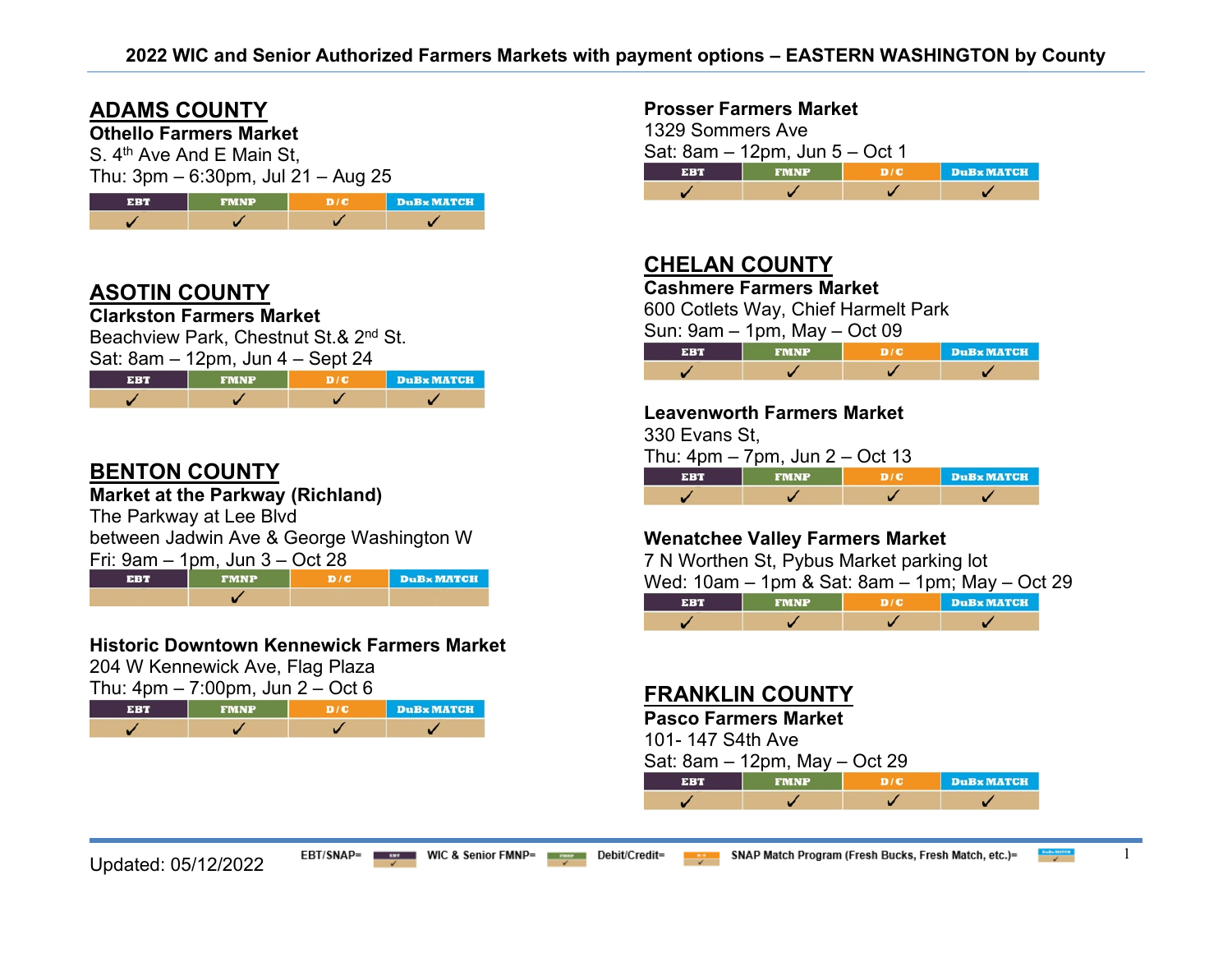# **GRANT COUNTY**

# **Moses Lake Farmers Market**

401 W 4th Ave, McCosh Park  $Sat: 8am = 1nm$  May  $=$  Oct 29

| $\theta$ oals $\theta$ is the state of $\theta$ is the state of $\theta$ |             |  |            |  |
|--------------------------------------------------------------------------|-------------|--|------------|--|
| <b>FBT</b>                                                               | <b>FMNP</b> |  | DuBx MATCH |  |
|                                                                          |             |  |            |  |

# **Quincy Farmers Market**

10 B St SE Sat: 9am – 1pm, Jun 4 – Sept 24

| $-30.369$ | <b>FMNP</b> | <b>DuB</b> MATCH |
|-----------|-------------|------------------|
|           |             |                  |

## **KITTITAS COUNTY**

**Cle Elum Public Market**

100 E 1st St

| Sat: 10am – 2pm, Jun 4 – Sept 3 |  |
|---------------------------------|--|
|                                 |  |

| TND | <b>DuB</b> MATCH |
|-----|------------------|
|     |                  |

## **Ellensburg Farmers Market**

E 4th Av, between Pearl & Ruby St

| Sat: $9am - 1pm$ , May $-$ Oct 29 |  |  |
|-----------------------------------|--|--|
|                                   |  |  |



## **Roslyn Farmers Market**

Pennsylvania Ave, between Hwy 903 1<sup>st</sup> & 2<sup>nd</sup> St Sun: 10am – 2pm, Jun 12 – Sept 9

|  | <b>DuB</b> <sub>x</sub> MATCH |
|--|-------------------------------|
|  |                               |

# **KLICKITAT COUNTY**

**Goldendale Farmers Market** 903 E. Broadway Sat: 9am – 2pm, May – Sept 24 **EBT FMNP**  $D/C$ **DuB**x MATCH  $\checkmark$  $\checkmark$ ✓

## **White Salmon Farmers Market**

282 N Main Ave, between Washington and Lincoln Tue:  $4 \text{nm} - 7 \text{nm}$ , Jun  $14 -$  Sept  $20$ 

|            |      | $- - - -$ |                   |
|------------|------|-----------|-------------------|
| <b>ERT</b> | FMNP |           | <b>DuBx MATCH</b> |
|            |      |           |                   |

# **OKANOGAN COUNTY**

**Methow Valley Farmers Market (Twisp)** 

201 Hwy 20 S, Parking Lot

Sat: 9am – 12pm, April – Oct 29

| FMND | DuBx MATCH |
|------|------------|
|      |            |

## **Okanogan Valley Farmers Market (Okanogan)**

999 2nd Ave N, Legion Park

Tue & Sat: 9am – 1pm, May – Oct 29

|  | . | <b>DuBx MATCH</b> |
|--|---|-------------------|
|  |   |                   |

## **Okanogan Valley Farmers Market (Omak)**

Omak Eastside Park, across bridge from Downtown

Tue: 3:30 – 6:30pm, Jun 21 – Oct 25

|  | <b>DuBx MATCH</b> |
|--|-------------------|
|  |                   |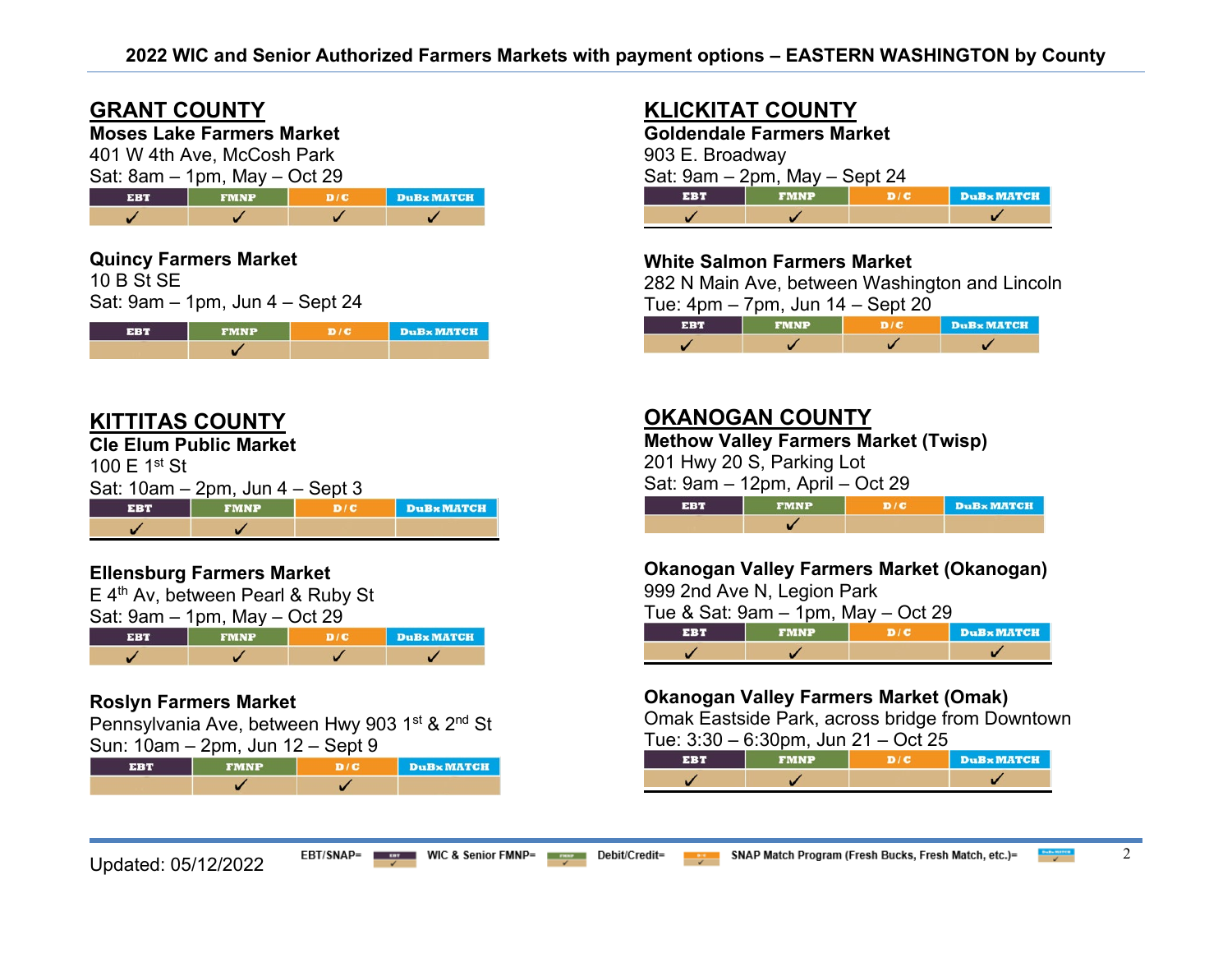## **Oroville Farmers Market**

| 1276 Main St, behind library                          |  |  |  |  |  |
|-------------------------------------------------------|--|--|--|--|--|
| Sat: $9am - 1pm$ , May $-$ Oct 29                     |  |  |  |  |  |
| <b>DuBx MATCH</b><br>D/C<br><b>EBT</b><br><b>FMNP</b> |  |  |  |  |  |
|                                                       |  |  |  |  |  |

## **Tonasket Farmers Market**

|     | 203 Hwy 97 N, Triangle Park    |     |          |
|-----|--------------------------------|-----|----------|
|     | Thu: $2pm - 6pm$ , May $-$ Nov |     |          |
| EBT | <b>FMNP</b>                    | D/C | DuBx MAT |
|     |                                |     |          |

## **PEND OREILLE COUNTY**

# **Newport Farmers Market**

236 S Union Ave, Parking lot  $Sat: 9am = 1nm$  May  $=$  Oct 29

| $\alpha$ . Salli – Tplii, May – Oct 29 |      |  |                  |  |
|----------------------------------------|------|--|------------------|--|
|                                        | FMNP |  | <b>DuBxMATCH</b> |  |
|                                        |      |  |                  |  |

# **SPOKANE COUNTY**

**Cheney Farmer's Market** 

| 1011 First St |                                      |     |          |
|---------------|--------------------------------------|-----|----------|
|               | Tue: $10am - 2pm$ , Jun $4 - Oct 08$ |     |          |
| <b>EBT</b>    | <b>FMNP</b>                          | D/C | DuBx MAT |
|               |                                      |     |          |

## **Emerson-Garfield Farmers Market (Spokane)**

2310 N Monroe St, corner of Montgomery & Monroe St Fri, 3pm – 7pm, Jun 3 – Sept 30

EBT **FMNP**  $D/C$ **DuBx MATCH**  $\checkmark$  $\checkmark$ ✓  $\checkmark$ 

## **Fairwood Farmers Market (Spokane)**

| 319 Hasting Rd |                                   |     |            |  |  |
|----------------|-----------------------------------|-----|------------|--|--|
|                | Tue: $3pm - 7pm$ , May $-$ Oct 11 |     |            |  |  |
| <b>EBT</b>     | <b>FMNP</b>                       | D/C | DuBx MATCH |  |  |
|                |                                   |     |            |  |  |

**Hillyard Farmers Market (Spokane)** 

4001 N Cook St

Mon: 3pm – 7pm, Jun 06 – Oct 03

| $-31.41$ | <b>FMNP</b> | DuBx MATCH |
|----------|-------------|------------|
|          |             |            |

## **Kendall Yard Night Market (Spokane)**

1335 W Summit Parkway

Wed: 4pm – 8pm, May – Sept 21

| <b>EBT</b> | <b>FMNP</b> | DuBx MATCH |
|------------|-------------|------------|
|            |             |            |

## **Liberty Lake Farmers Market**

1421 N Meadowood Ln, Town Square Park

Sat: 9am – 1pm, May – Oct 08

| <b>EBT</b> | <b>FMNP</b> | DIG | DuBx MATCH |
|------------|-------------|-----|------------|
|            |             |     |            |

## **Millwood Farmers Market (Spokane)**

9100 E Frederick Ave

Wed: 3pm – 7pm, May – Oct 12

|  | <b>DuB</b> MATCH |
|--|------------------|
|  |                  |

**CH** 

m.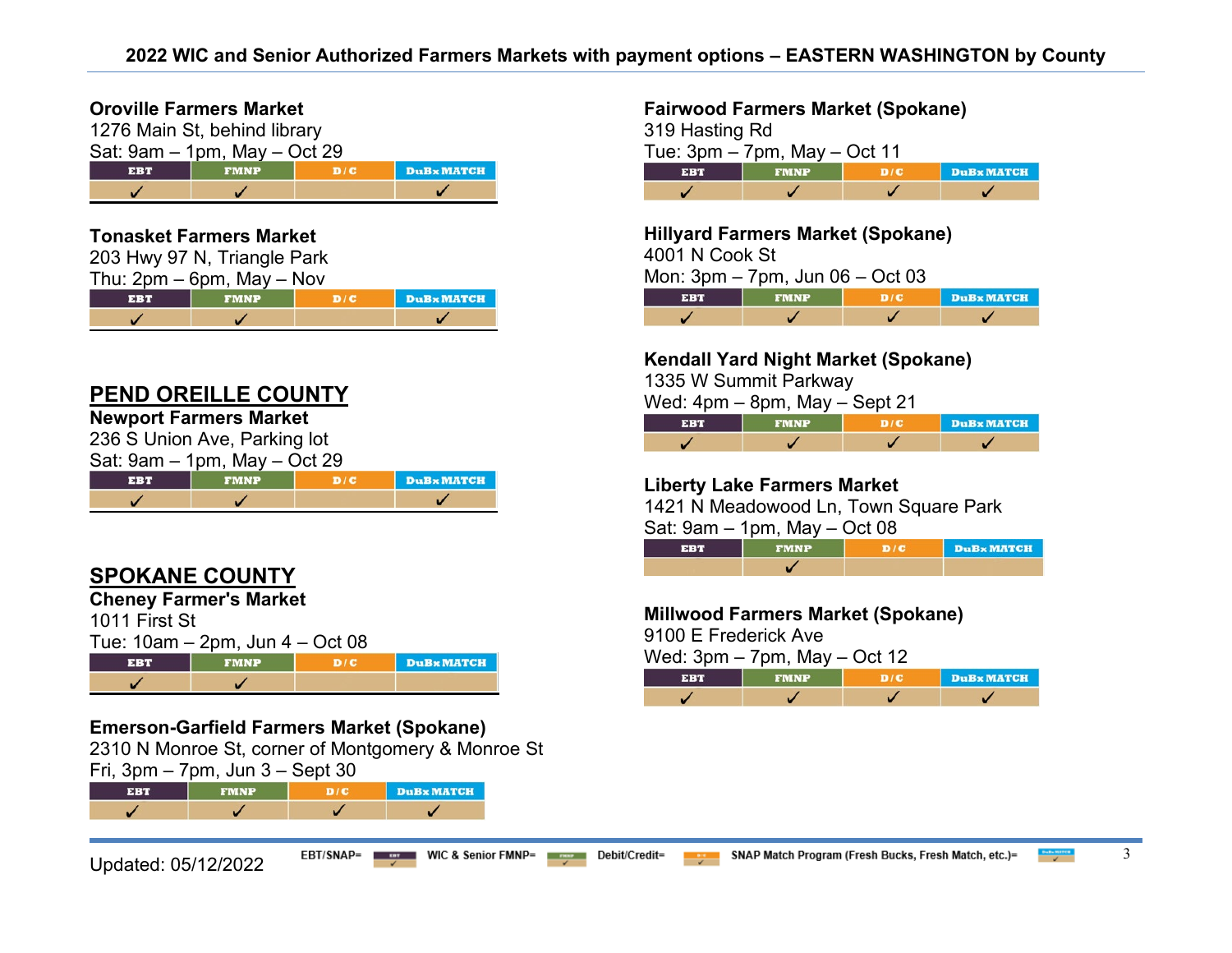**South Perry Thursday Market (Spokane)** 

| 924 S Perry St                    |             |     |                   |
|-----------------------------------|-------------|-----|-------------------|
| Thu: $3pm - 7pm$ , May $-$ Oct 27 |             |     |                   |
| <b>EBT</b>                        | <b>FMNP</b> | D/C | <b>DuBx MATCH</b> |
|                                   |             |     |                   |

#### **Spokane Farmers Market**  20 W 5th Ave NE Wed & Sat: 8am – 1pm, May – Oct 29 FMNP **DuBx MATCH EBT**  $D/C$  $\checkmark$ ✓  $\checkmark$  $\checkmark$

## **Spokane Valley Farmers Market**

2426 N Discovery Pl

| Fri: $4$ pm $-$ 8pm, Jun $3 -$ Sept 16 |             |  |            |  |
|----------------------------------------|-------------|--|------------|--|
| EBT                                    | <b>FMNP</b> |  | DuBx MATCH |  |
|                                        |             |  |            |  |

#### **The West Central Farmers Market**

1832 W Dean Ave

| Tue: 4pm – 7pm, Jun 13 – Aug 29 |             |  |            |  |
|---------------------------------|-------------|--|------------|--|
| <b>EBT</b>                      | <b>FMNP</b> |  | DuBx MATCH |  |
|                                 |             |  |            |  |

# **STEVENS COUNTY**

**N.E.W. Farmers Market (Colville)**

119 E Astor, corner of Main & Astor

Wed & Sat: 9am – 1pm, May – Oct 29

|  | <b>DuBx MATCH</b> |
|--|-------------------|
|  |                   |

### **Chewelah Farmers Market**

700 N Park St, City Park Fri: 11am – 3:30pm, May – Oct 14 **EBT**  $D/C$ **DuB** MATCH ✓ V  $\overline{\mathscr{L}}$  $\overline{\mathscr{L}}$ 

# **WALLA WALLA COUNTY**

**City of College Place Farmers Market (Walla Walla)** 

801 SE Larch Ave, Lions Park

Thu:  $4$ pm – 7pm, May – Sept 29

| $\sim$ | <b>DuB</b> <sub>x</sub> MATCH |
|--------|-------------------------------|
|        |                               |

#### **Downtown Farmers Market (Walla Walla)**

106 W Main St

Sat: 9am – 1pm, May – Oct 29

|  | <b>DuBx MATCH</b> |
|--|-------------------|
|  |                   |

# **WHITMAN COUNTY**

**Pullman Farmers Market** 

150 E. Spring St, Brelsford WSU Visitor Center  $W_{\text{old}}$ : 3:30pm,  $\alpha$ :30pm,  $M_{\text{old}}$ ,  $\alpha$ +44

| $\alpha$ and $\alpha$ . Supply $\alpha$ - $\alpha$ - $\alpha$ - $\alpha$ - $\alpha$ - $\alpha$ - $\alpha$ - $\alpha$ - $\alpha$ - $\alpha$ - $\alpha$ - $\alpha$ - $\alpha$ - $\alpha$ - $\alpha$ - $\alpha$ - $\alpha$ - $\alpha$ - $\alpha$ - $\alpha$ - $\alpha$ - $\alpha$ - $\alpha$ - $\alpha$ - $\alpha$ - $\alpha$ - $\alpha$ - $\alpha$ - $\$ |             |  |            |
|--------------------------------------------------------------------------------------------------------------------------------------------------------------------------------------------------------------------------------------------------------------------------------------------------------------------------------------------------------|-------------|--|------------|
| EBT                                                                                                                                                                                                                                                                                                                                                    | <b>FMNP</b> |  | DuBx MATCH |
|                                                                                                                                                                                                                                                                                                                                                        |             |  |            |